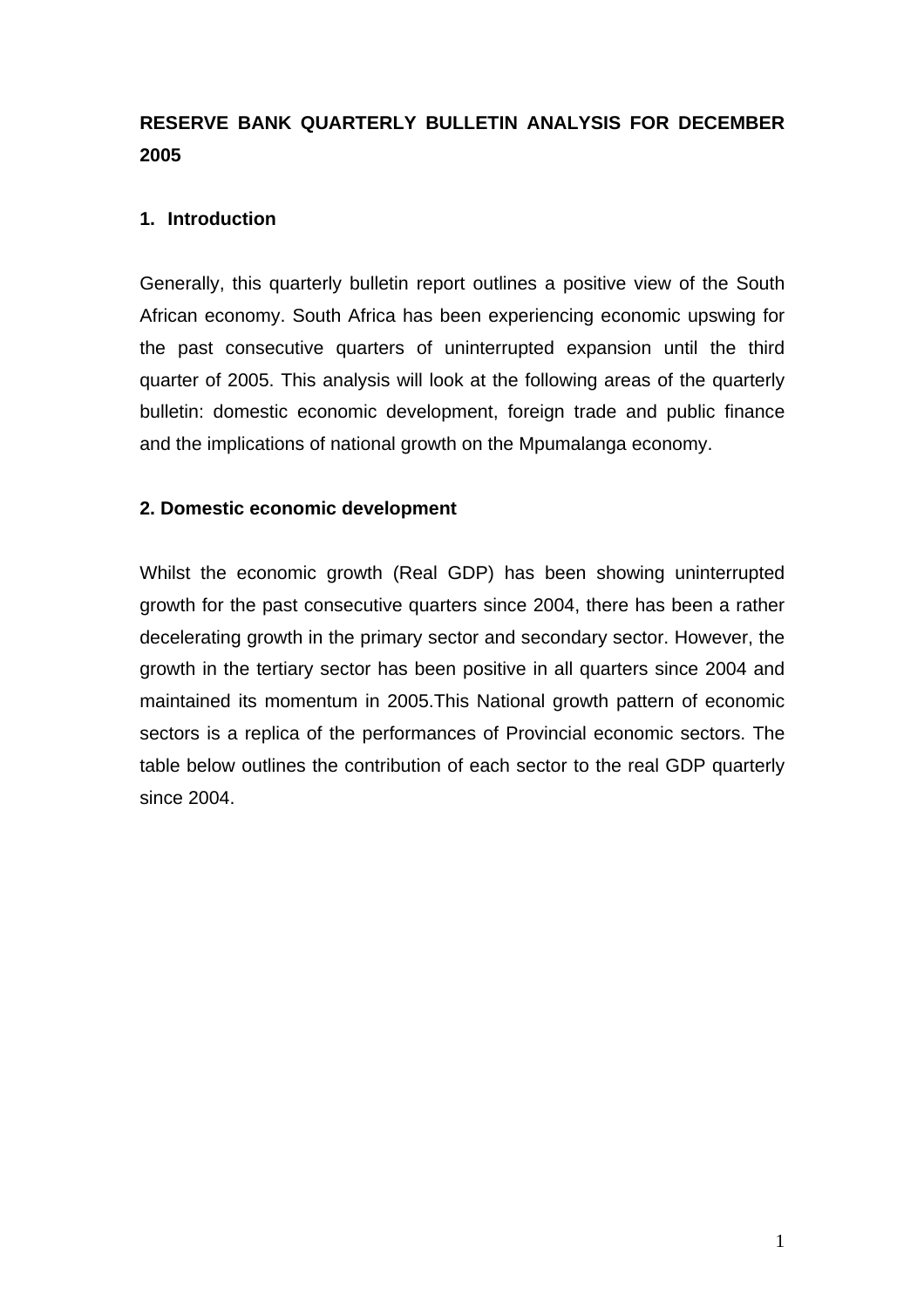#### **2.1 Real gross domestic product**

| <b>Sectors</b>         | 2004            |                |                |          | 2005   |          |                |          |
|------------------------|-----------------|----------------|----------------|----------|--------|----------|----------------|----------|
|                        | 1 <sup>st</sup> | $2nd$ qr       | $3rd$ qr       | $4th$ qr | Year   | $1st$ qr | $2nd$ qr       | $3rd$ qr |
|                        | qr              |                |                |          |        |          |                |          |
| <b>Primary sector</b>  | 1,5             | $\overline{2}$ | 7,5            | $-1$     | 1,5    | 8,5      | 3,5            | 2,5      |
| Agriculture            | 2,5             | 3,5            | $\overline{7}$ | 3,5      | $-1,5$ | 6,5      | 3              | 10       |
| Mining                 | 1               | 1,5            | 7,5            | $-3$     | 3      | 9,5      | $\overline{4}$ | $-0,5$   |
| <b>Secondary</b>       | 9               | 11             | 10             | 3        | 5      | $-0.5$   | 7,5            | 5,5      |
| sector                 |                 |                |                |          |        |          |                |          |
| Manufacturing          | 9               | 11,5           | 11             | 3        | 4,5    | $-2,5$   | 8              | 5,5      |
| <b>Tertiary sector</b> | $\overline{4}$  | 5,5            | 5,5            | 5,5      | 4,5    | 6        | 4,5            | 4,5      |
| Non-                   |                 |                |                |          |        |          |                |          |
| agricultural           | 5               | 6,5            | 6,5            | 4,5      | 4,5    | 4,5      | 5              | 4        |
| sector                 |                 |                |                |          |        |          |                |          |
| <b>Total</b>           | 5               | 6,5            | 6,5            | 4,5      | 4,5    | 4,5      | 5,5            | 4        |

**Table 1:** Percentage change at seasonally adjusted annualized rates (qrquarter)

Source: Quarterly Bulletin December 2005

The negative growth in the mining of –0,5 percent in the third quarter of 2005 from 4 percent in the second quarter resulted in an overall slow growth in the real value added by the Primary sector from 3,5 percent in the second quarter of 2005 to 2,5 percent in the third quarter of the same year. It is indicated that the decline in the mining was as a result of Gold and Diamond-mining output, which contracted in the third quarter due to rising input costs and disruptions at some mines. However, Agriculture showed an impressive growth of 10 percent in the third quarter of 2005 from a slump of 3 percent in the second quarter.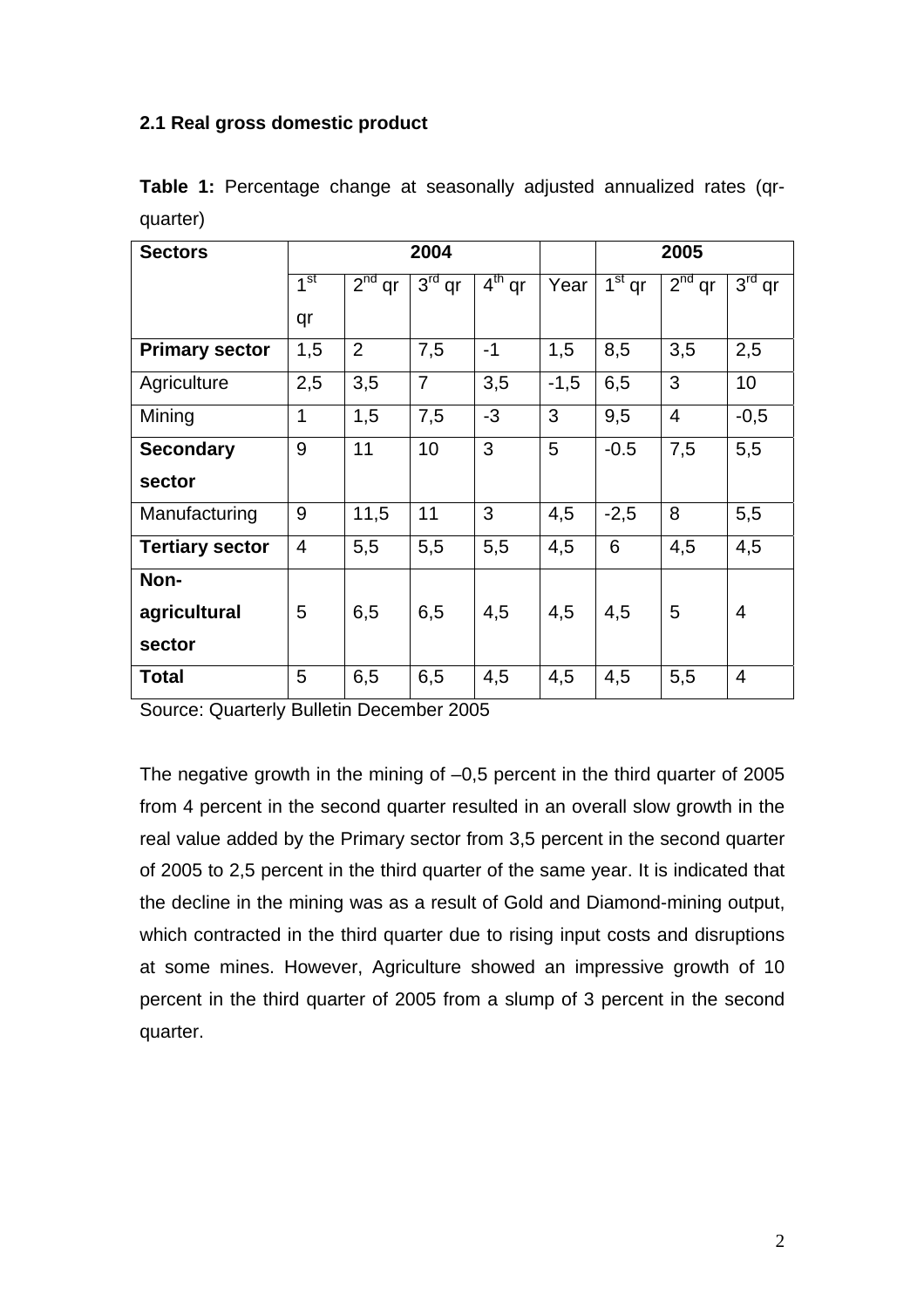Although decelerating, Secondary sector showed improvement of 7,5 percent in the second quarter and remained positive in the third quarter of 2005. The decelerating growth could be attributed to the decline of the sector that supplies electricity, gas, water, iron and steel, non-furious metal products, metal products, machinery, textiles, as well as clothing and leather and foot wear. On the other hand solid increases in production were recorded in the sub sectors that manufacture motor vehicles and transport equipment, petroleum and chemical products, rubber and plastic products, construction as well as food and beverages.

The growth in the Tertiary sector can be attributed to the strong increase in the real value added by the communication sector, in particular cellular phone communication and accelerated growth by the finance, insurance, real estate and business sector.

It is interesting to note that the real value added by general government increased by 1 percent in both the second and the third quarters of 2005 as this reflect the steady increasing trend at which the government employment continues.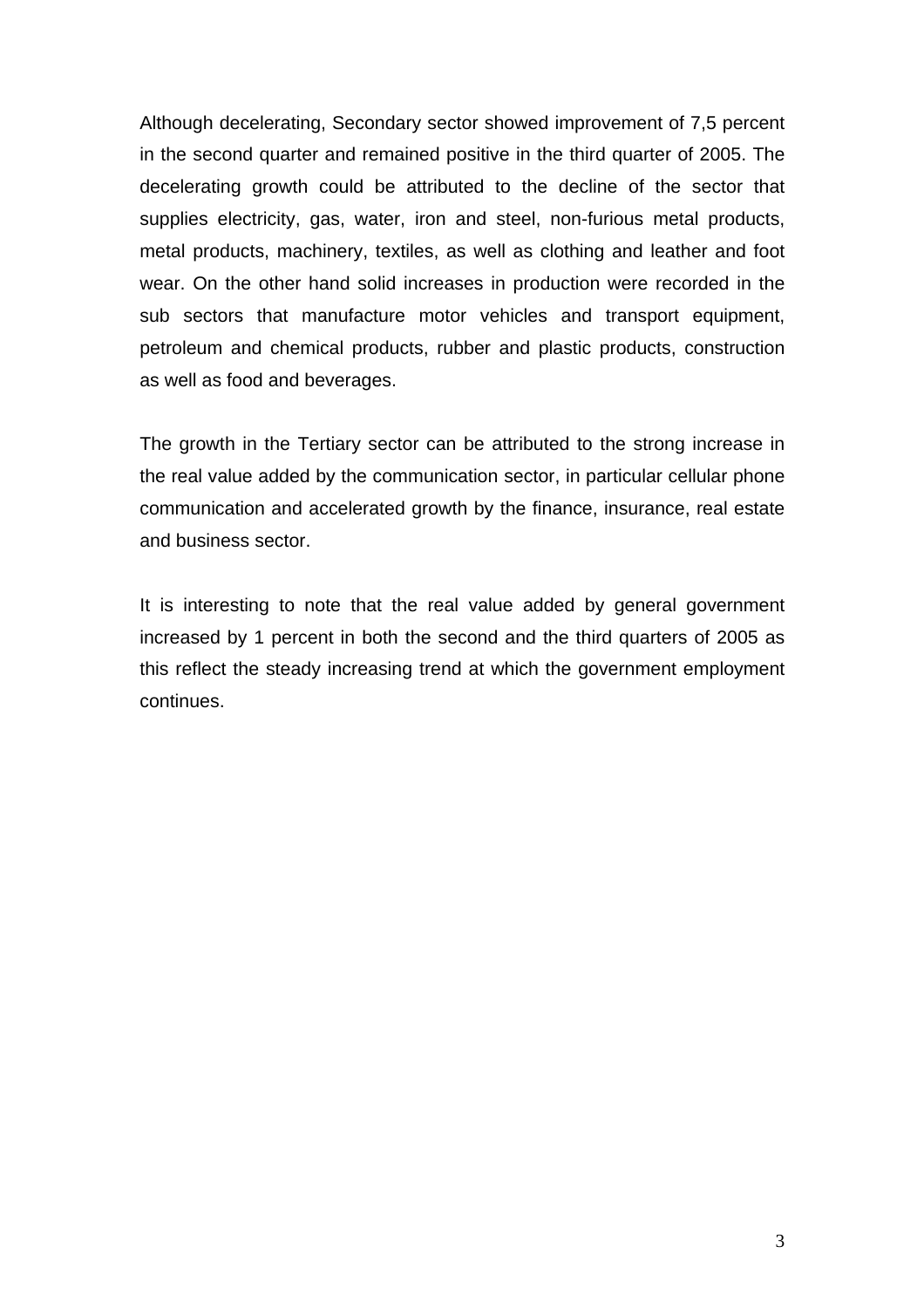#### **2.2 Real gross domestic expenditure**



**Figure1**: Percentage change at seasonally adjusted annualized rates: 2005

Growth in household consumption eased a little in the third quarter due to a slowdown in the demand of durable goods. The growth momentum slowed partly on account of a high base in the second quarter of 2005 and the absence of further cut in interest rates in the third quarter. However, growth in the household consumption expenditure remained positive and strong due to accelerated purchases of furniture, household appliances, recreational and entertainment goods, medical equipment, semi-durable goods and sustained growth in spending on non-durable goods. There is a parallel increases in household spending and household debt, this suggests that most spending on goods and services is financed by means of borrowed funds. The relatively favorable lending and borrowing conditions, low interest rates, rising income and expenditure and strong consumer confidence exacerbate this consumer behaviour. As a result household debt as a percentage of annualized disposable income rose from 61 percent in the second quarter of 2005 to 63, 5 percent in the third quarter.

Source: Quarterly bulletin December 2005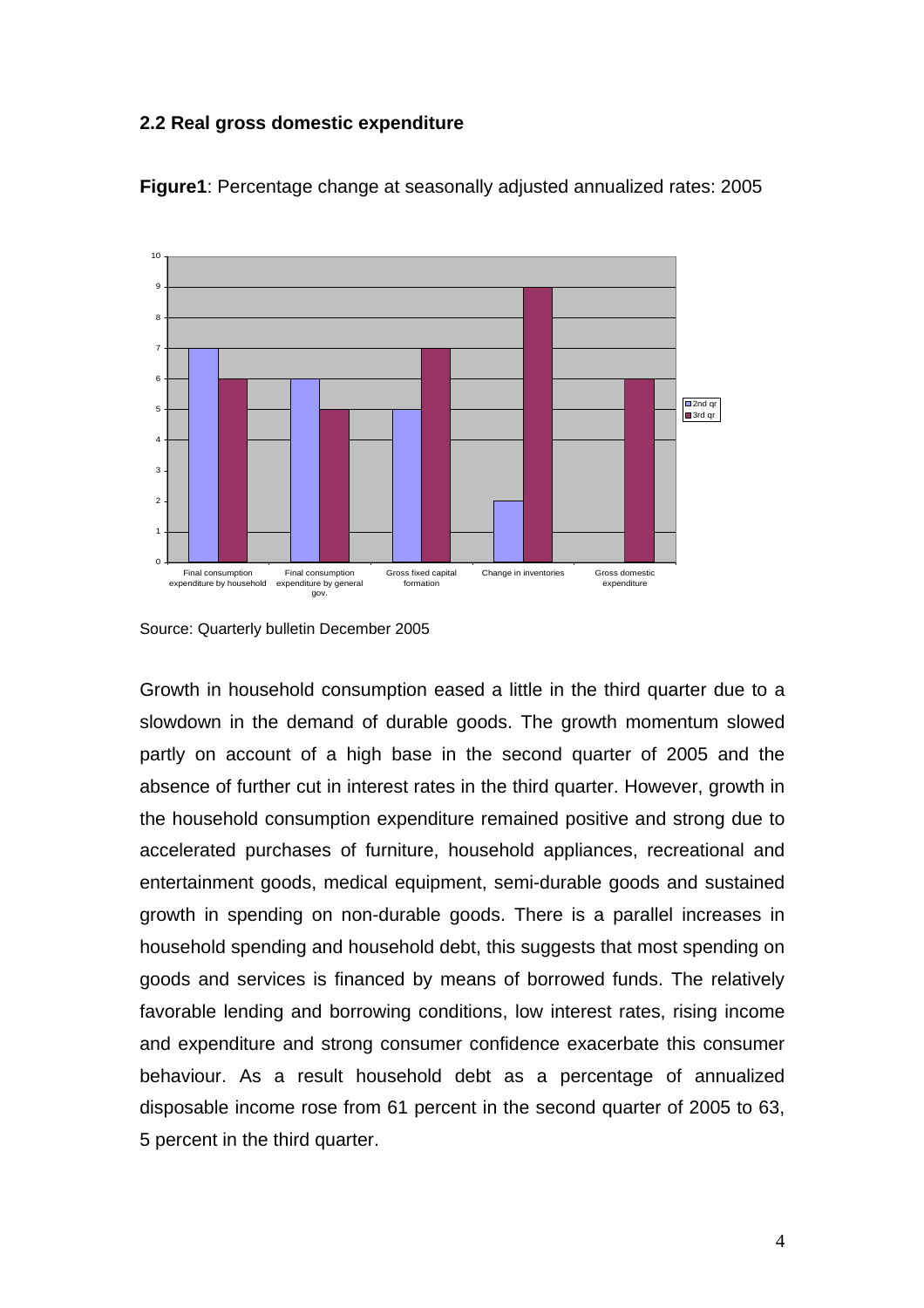From the figure above, looking at gross domestic expenditure (GDE) which comprises of household consumption expenditure, government consumption expenditure, fixed capital formation and change in inventories. GDE accelerated by 6 percent in the third quarter of 2005 from equivalent of 0 percent in the second quarter. This accelerated growth arose from increased inventory accumulation and fixed capital formation. The buoyant growth in fixed capital formation was driven by the stronger growth rates in real capital outlays in several sectors including manufacturing, construction, commerce as well as the transport and communication sectors. On the other hand, the increase in inventory was mainly due to increase in agricultural stock-in-trade as more quantities of maize were accumulated.

Savings is critical for capital formation; it is encouraging to note that Government savings improved marginally in the third quarter, but growth savings by private sector as a percentage of GDP receded from 10, 5 percent in the first quarter of 2005 to 10 percent in both second and third quarters. However, gross saving as a percentage of GDP went down slightly in from 13, 5 percent in the second quarter of 2005 to 13 percent in the third quarter.

According to the quarterly bulletin as reflected in the Statistics South Africa labour force survey, unemployment rate decreased from 31,2 percent in March 2003 to 26,5 percent in March 2005 and employment increased by 1,2 percent over the year to the second quarter of 2005. The main driver of employment is public sector which recorded an increase of 3,0 percent, whilst the private sector employment increased by 1,7 percent. The main detractors to employment in the private sector were mining and electricity generating sectors. On the other hand, the Mpumalanga provincial unemployment rate has increased by 2,1 percent from 24,8 percent in September 2004 to 26,9 percent in September 2005. This places a huge challenge on the provincial government and provincial private sector to look into integrated measures that would ensure increase in employment levels in the province. Public private partnership strategies to effectively deal with the unemployment challenge are needed.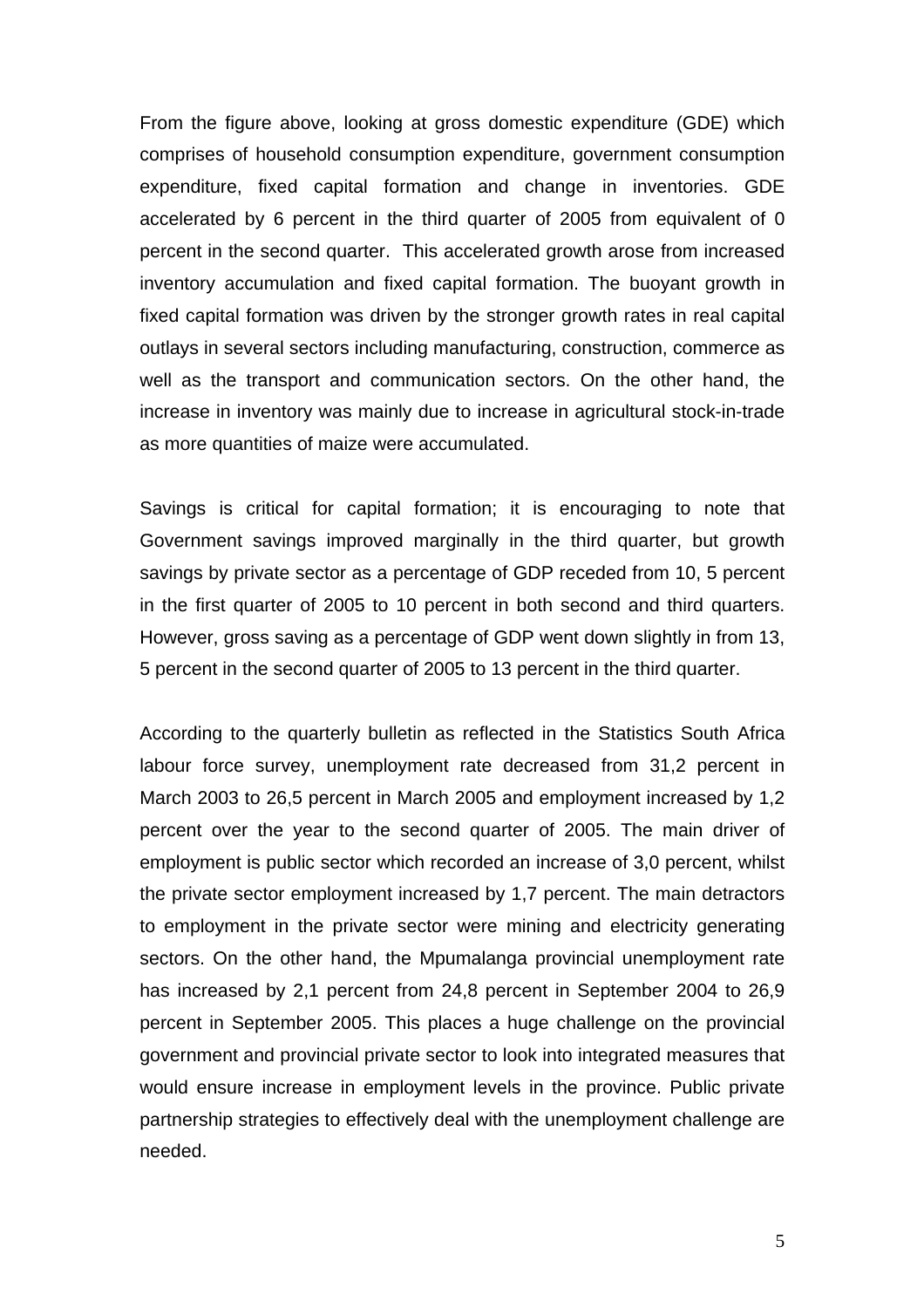The cost of labour is the largest cost factor in the economy, it is interesting to note that, with the decline in formal non-agricultural employment in the two quarters to March 2005, labour productivity growth picked up by 4,3 percent in the first quarter of 2005.

Consumer price index excluding mortgage interest (CPIX) remains within the target range of 3 to 6 percent. However, there have been considerable accelerations of price inflation in the domestic economy due to steep increases in international crude oil prices driven by supply disruptions, underinvestment in refining capacity and relatively brisk global economic conditions that resulted in high demand of crude oil. These inflationary effects of higher oil prices were partly mitigated by a recovery in the external value of the rand in the third quarter of 2005. Hence, CPIX was at 4,4 percent in October 2005.

#### **3. Foreign trade and payments**

Global economy continued to grow at a fairly strong pace in the first three quarters of 2005 despite a slowdown in economic activities in some countries. South Africa's trade balance with the rest of the world recorded its sixth consecutive deficit in the third quarter of 2005.This could be attributed to the sustained increase of real domestic expenditure, which gave rise to a sharp increase in the value of merchandise imports. The table below outlines the balance of payments on current account.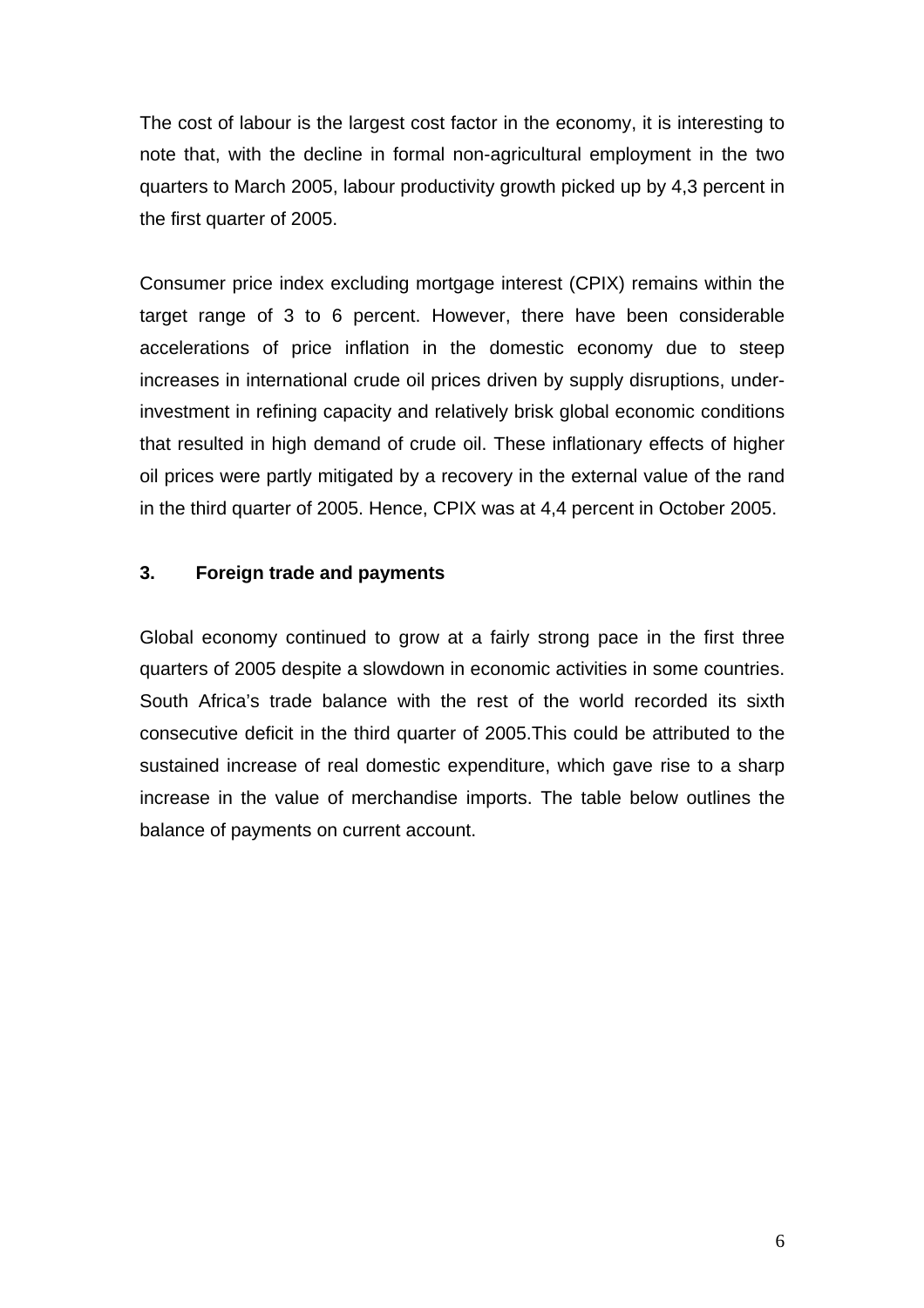## **3.1 Balance of payments on current account**

**Table2:** Seasonally adjusted and annualised

R billions

| 2004                                                                                                | 2005 |
|-----------------------------------------------------------------------------------------------------|------|
| 3 <sup>rd</sup> qr 4 <sup>th</sup> qr Year 1 <sup>st</sup> qr 2 <sup>nd</sup> qr 3 <sup>rd</sup> qr |      |
|                                                                                                     |      |

| Merchandise imports-317, 1-336,7-311, 8-319, 5-357, 3-384,1    |  |  |  |
|----------------------------------------------------------------|--|--|--|
|                                                                |  |  |  |
| Net services, income and current                               |  |  |  |
| Transfer payments -44, 8 - 48,8 -46,2 -50,1 -51,1 -53,2        |  |  |  |
| Balance of current account -47,3 -61,8 -47,5 -63,4 -55,5 -72,9 |  |  |  |

Source: Quarterly bulletin December 2005

The table above indicates the trade deficit of R19,7 billions in the third quarter of 2005 and the total current account deficit was R72,9 billions. Part of the deficit is accounted for by rising imports of capital and consumption goods. However, improved merchandise exports are encouraging.

\_\_\_\_\_\_\_\_\_\_\_\_\_\_\_\_\_\_\_\_\_\_\_\_\_\_\_\_\_\_\_\_\_\_\_\_\_\_\_\_\_\_\_\_\_\_\_\_\_\_\_\_\_\_\_\_\_\_\_\_\_\_

## **3.2 Financial account**

The table below outlines the trends of inflow of investments to South Africa and the outflow of investments to other countries. The foreign direct investment into South Africa recorded an inflow of R32, 2 billion in the third quarter of 2005.This is a huge increase when compared to R1, 4 billion recorded in the first and second quarters. This indicates positive sentiments by external business community towards investment in South Africa.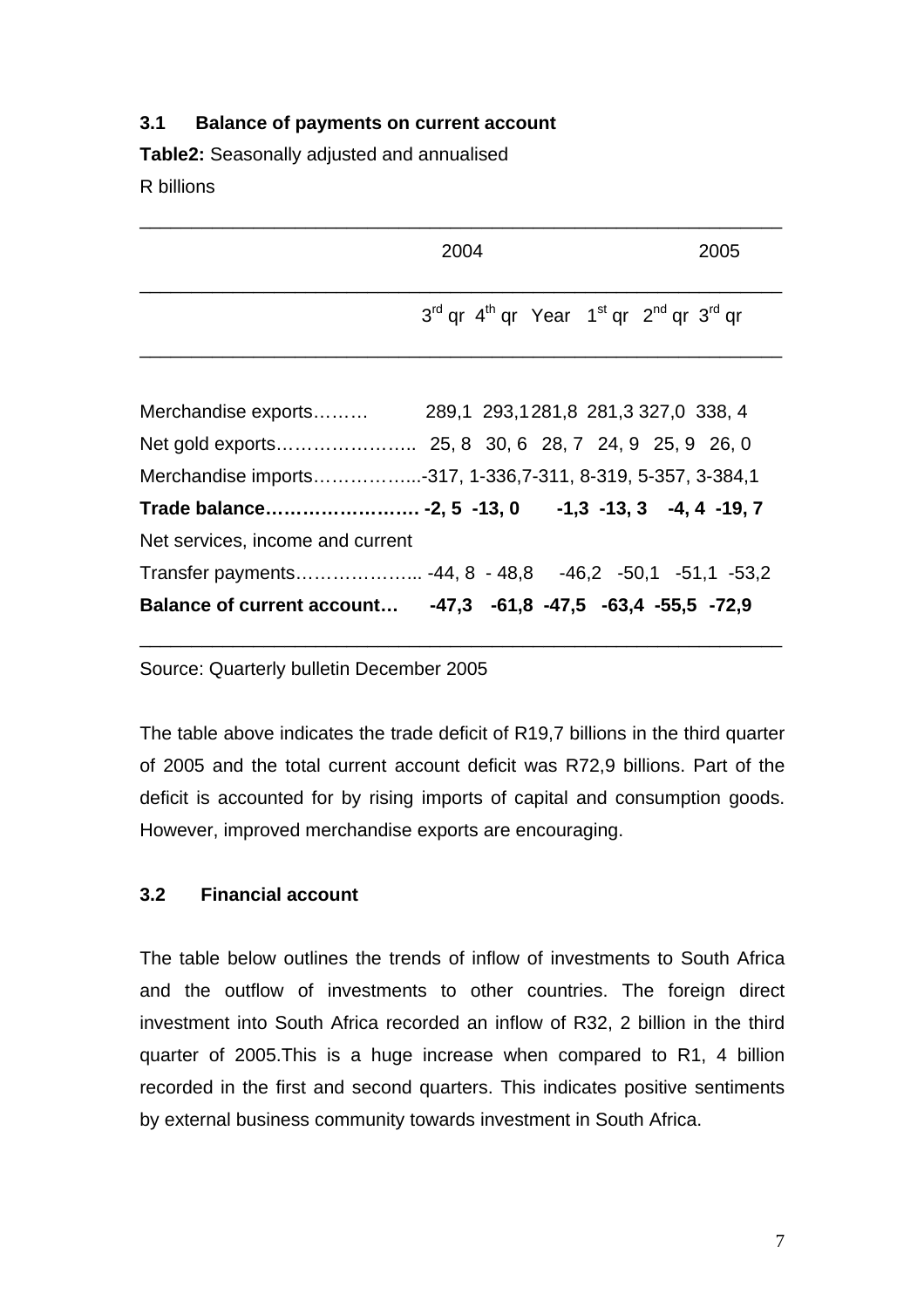On the other hand the outflow of direct investment amounted to R1, 7 billion in the third quarter of 2005 and other outward investment by South Africa amounted to R26, 4 billion.

The portfolio investments declined  $3<sup>rd</sup>$  quarter to R7.3bn from R25.3  $2<sup>nd</sup>$ quarter. This sentiment is a good factor for the currency situation as the portfolio funds tend to enhance the appreciation of the rand and they are not sustainable.

# **Table 3: Net financial transaction not related to reserves**

R billions

|                                                                  | 2004 |                                                                  |  |  |  |
|------------------------------------------------------------------|------|------------------------------------------------------------------|--|--|--|
|                                                                  |      | $3^{rd}$ qr $4^{th}$ qr Year $1^{st}$ qr $2^{nd}$ qr $3^{rd}$ qr |  |  |  |
| Change in liabilities                                            |      |                                                                  |  |  |  |
| Direct investment2, 0                                            |      | $-3, 9$ $5, 11, 4$ $1, 4$ $32, 2$                                |  |  |  |
| Portfolio investment3, 0                                         |      | 22, 7 44, 9 7, 8 25, 3 7, 3                                      |  |  |  |
| Other investment-2, 9                                            |      | $3, 8$ 10, 9 22, 3 -2, 4 1, 9                                    |  |  |  |
| Change in assets                                                 |      |                                                                  |  |  |  |
|                                                                  |      |                                                                  |  |  |  |
| Portfolio investment-1, 3 -3, 2 -6, 0 2, 3 -1, 5 -3, 2           |      |                                                                  |  |  |  |
|                                                                  |      |                                                                  |  |  |  |
| Total financial transactions 21, 4 27, 9 84, 6 16, 5 35, 4 26, 6 |      |                                                                  |  |  |  |

\_\_\_\_\_\_\_\_\_\_\_\_\_\_\_\_\_\_\_\_\_\_\_\_\_\_\_\_\_\_\_\_\_\_\_\_\_\_\_\_\_\_\_\_\_\_\_\_\_\_\_\_\_\_\_\_\_\_\_\_\_\_

Source: Quarterly bulletin December 2005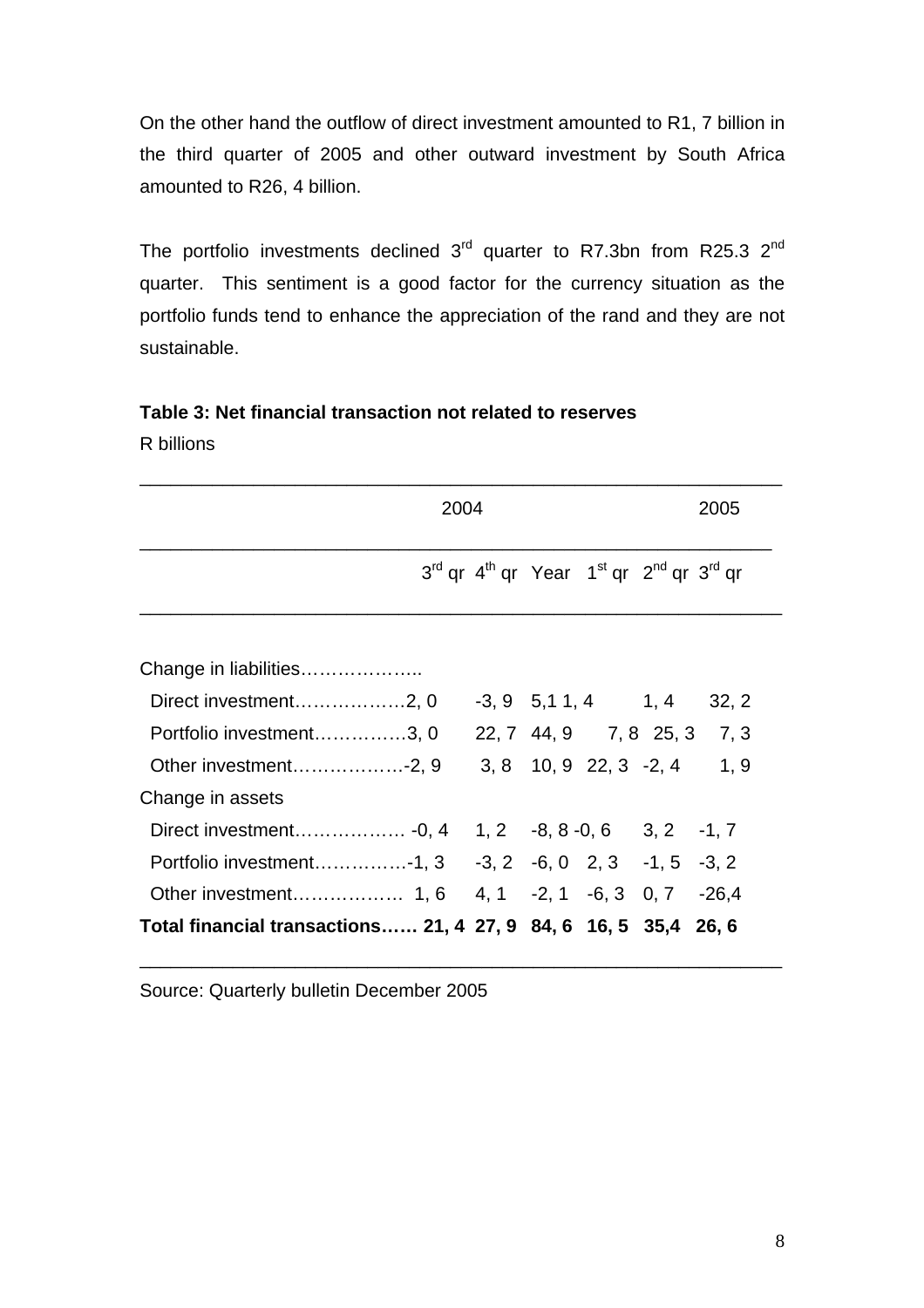#### **4. Public finance**

The public finance outlook is good; this can be attributed to an improved system of revenue collection and good fiscal performance. As a result national government expenditure in the first six months of fiscal 2005/06 amounted to R204 billion, representing a year on year rate of increase of 12,6 percent. The Budget Review 2005 projected that national government expenditure would increase by 13,4 percent to amount to R418 billion for the fiscal year.

# **5. Implications of national economic growth trends to Provincial economic outlook**

Given the positive growth and impressive performances by most economic sectors in the country, it is interesting to note that Provincial economy is in line with the national economic trends. Mpumalanga economy is growing solidly and its economic growth average was at 4,2 percent in 2004. This trend is expected to continue because of the government expansionary fiscal policy stance without sacrificing fiscal policy discipline and that the Mpumalanga economic production structure is becoming more diversified and less dependent on the primary sector. According to the national economic outlook the provincial economy will continue to expand further during the medium term period. It is evident that the Province is enjoying its economic expansion but the benefits are yet to filter to the poor segment of the population since the Province is sitting at an average unemployment rate of 37,9 percent.

Since the Province has been afforded an opportunity to host some games during 2010 world cup there is a huge potential for the Province to attract foreign direct and indirect investment and also domestic investment. However there is a need for the Province to create conducive environment for businesses to prosper in the province by reviewing issues such as infrastructure, things like infrastructure development, high property prices and serious crimes that affect the tourism sector in a negative way. Effective functioning of municipalities is also vital for the overall economic growth and economic development in the Province.